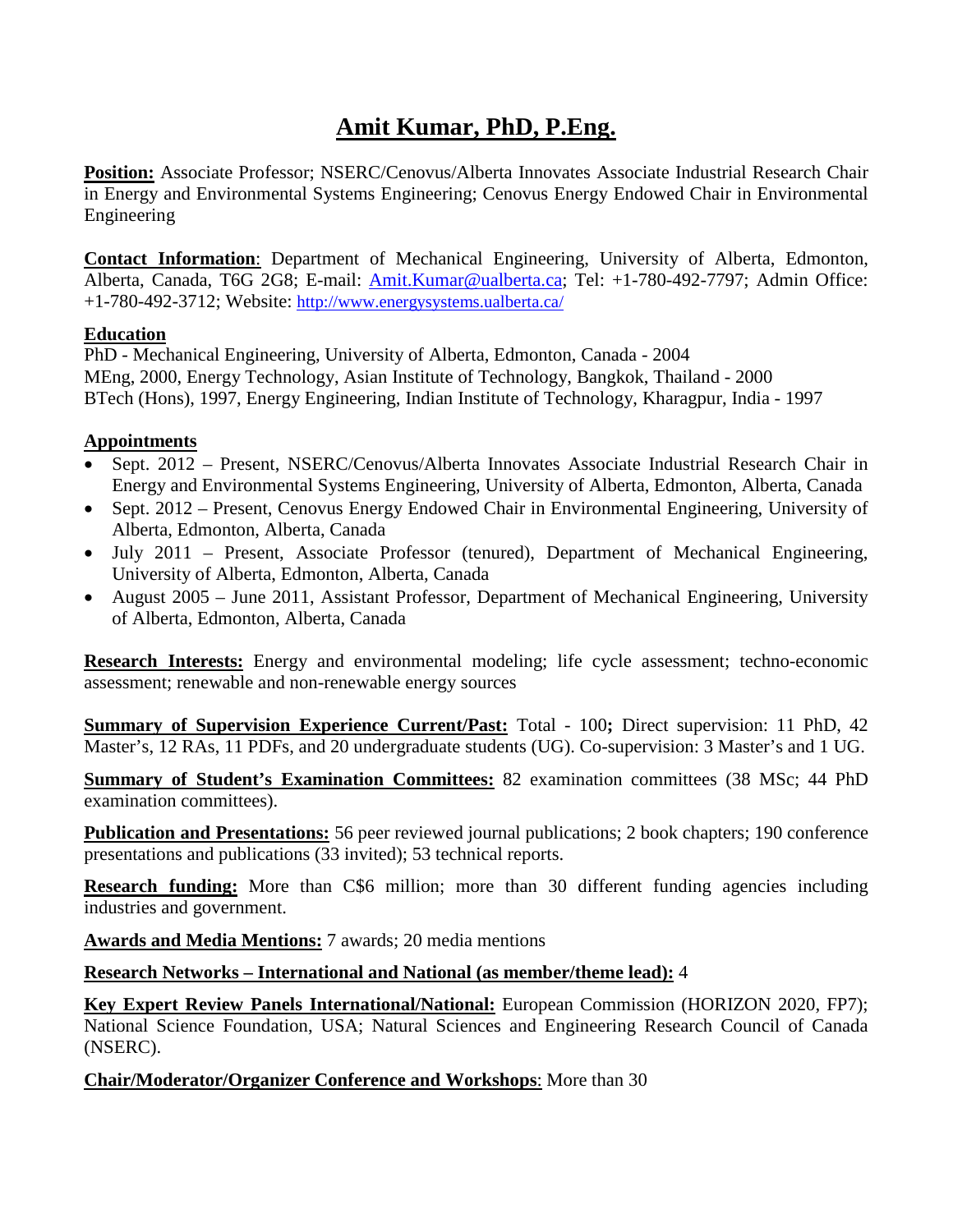**Publications** *(underline indicates graduate students, undergraduate student, research assistants or postdoctoral fellows)*

## **Book Chapters**

- 1. Olateju, B., Kumar, A. Clean Energy Based Production of Hydrogen An Energy Carrier. *In:* Yan J. (Ed.). *The Handbook of Clean Energy Systems*, John Wiley & Sons, Ltd., Chichester, U.K., forthcoming (*invited*).
- 2. Kumar A., Sarkar S. Biohydrogen production from bio-oil. *In:* Pandey A., Larroche C., Gnansounou E., Ricke S.C., Claude-Gilles D. (Eds.). *Biofuels: Alternative Feedstocks and Conversion Processes*, Elsevier Inc., Amsterdam, The Netherlands, 2011, 481-497 (*invited*).

## **Selected Recent Refereed Journal Publications**

- 1. Nimana B., Canter C., Kumar A. Energy consumption and greenhouse gas emissions in upgrading and refining of Canada's oil sands products, *Energy*, 2015 (in press).
- 2. Verma A., Kumar A. Life cycle assessment (LCA) of hydrogen production from underground coal gasification (UCG) with carbon capture and sequestration (CCS), *Applied Energy*, 2015 (*in press*).
- 3. Nimana B., Canter C., Kumar A. Energy consumption and greenhouse gas emissions in the recovery and extraction of crude bitumen from Canada's oil sands, *Applied Energy*, 2015, 143: 189- 199.
- 4. Subramanyam V., Paramshivan D., Kumar A., Mondal, A. Using Sankey diagrams to map energy flow from primary fuel to end use, *Energy Conversion and Management*, 2015, 91: 342–352.
- 5. Ali B., Kumar A. Development of life cycle water-demand coefficients for coal-based power generation technologies, *Energy Conversion and Management*, 2015, 90: 247-260.
- 6. Rudra S., Rosendahl L., Kumar A. Development of net energy ratio and emission factor for quadgeneration pathways, *Energy Systems*, 2014, 5: 719-735.
- 7. Rahman M.M., Canter C., Kumar, A. Greenhouse gas emissions from recovery of various North American conventional crudes, *Energy*, 2014, 74, 607-617.
- 8. Thakur A., Canter C.E., Kumar A. Life cycle energy and emission analysis of power generation from forest biomass, *Applied Energy,* 2014, 128, 246-253.
- 9. Miller P., Kumar A. Techno-economic assessment of renewable diesel production from canola and camelina, *Sustainable Energy Technologies and Assessments*, 2014, 6, 105-115.
- 10. Olateju B., Monds J., Kumar A. Large scale hydrogen production from wind energy for upgrading of bitumen from oil sands, *Applied Energy*, 2014, 118 (1), 28-56.
- 11. Miller P., Kumar A. Development of emission parameters and net energy ratio for renewable diesel from canola and camelina, *Energy*, 2013, 58 (1), 426-437.
- 12. Olateju B., Kumar A. Techno-economic assessment of hydrogen production from underground coal gasification (UCG) with carbon capture and storage (CCS) for upgrading bitumen from oil sands, *Applied Energy,* 2013, 111, 428-440.
- 13. Kabir M.R., Kumar A. Comparison of the energy and environmental performances of nine biomass/coal co-firing pathways, *Bioresource Technology*, 2012, 124, 394-405.
- 14. Olateju B., Kumar A. Hydrogen production from wind energy in western Canada for upgrading bitumen from oil sands, *Energy,* 2011, 36(11), 6326-6329.
- 15. Kabir M.R., Kumar A. Development of net energy ratio and emission factor for biohydrogen production pathways, *Bioresource Technology,* 2011, 102(19), 8972-8985.
- 16. Sultana A., Kumar A. Development of energy and emission parameters for densified form of lignocellulosic biomass, *Energy,* 2011, 36(5), 2716-2732*.*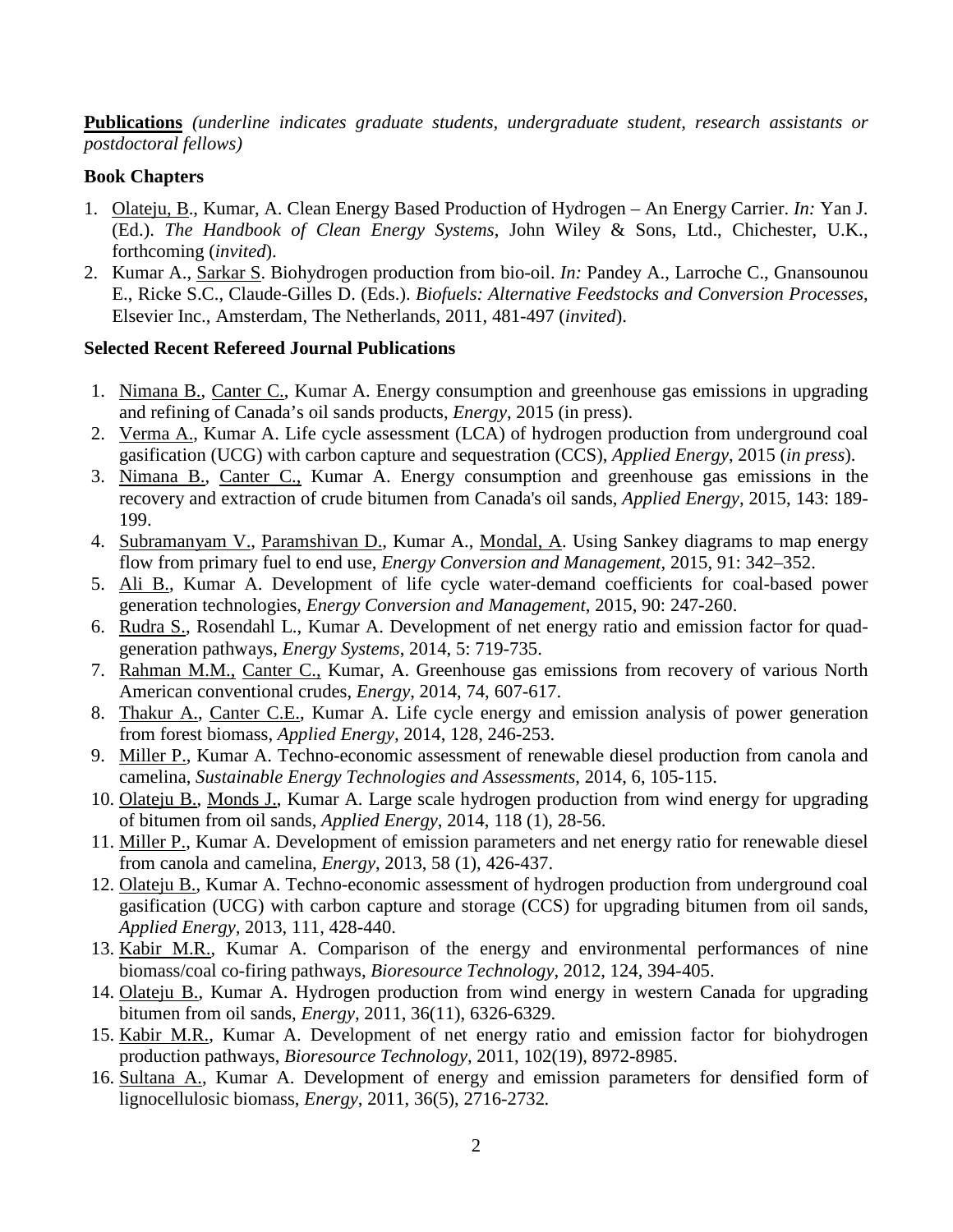## **Andres Clarens**

http://cee.virginia.edu/andresclarens/

## **a. Professional Preparation**

| University of Virginia | <b>Chemical Engineering</b>      | <b>B.S.</b> | 1999 |
|------------------------|----------------------------------|-------------|------|
| University of Michigan | Environmental Engineering        | M.E. 2004   |      |
| University of Michigan | <b>Environmental Engineering</b> | Ph.D. 2008  |      |

#### **b. Appointments**

|           | 2014-present Associate Professor, Civil and Environmental Engineering, University of Virginia |
|-----------|-----------------------------------------------------------------------------------------------|
| 2008-2014 | Assistant Professor, Civil and Environmental Engineering, University of Virginia              |
| 2002-2007 | Research Assistant, Civil and Environmental Engineering, University of Michigan               |
| 2001-2002 | Environmental Engineer, Tetra Tech, Fairfax, VA                                               |
| 1999-2001 | Environmental Engineer, United State Peace Corps, Dominican Republic                          |

## **c. Publications**

(i) Five most closely related to proposal project

- Middleton, R. S., Clarens, A. F., Liu, X., Bielicki, J. M., and Levine, J. S. (2014).  $CO<sub>2</sub>$ Deserts: Implications of Existing  $CO<sub>2</sub>$  Supply Limitations for Carbon Management. Environmental Science and Technology, *48*(19), 11713-11720.
- Tao, Z. and A.F. Clarens (2013) "Estimating the carbon sequestration capacity of shale formations using methane production rates" Environmental Science and Technology. *47 (19), pp 11318–11325.*
- Wang, S., T. Zhiyuan, S. Persily, and A.F. Clarens (2013) "CO<sub>2</sub> adhesion on hydrated mineral surfaces" Environmental Science and Technology. *47 (20), pp 11858–11865.*
- Wang, S., I. Edwards, and A.F. Clarens (2013) "Wettability phenomena at the  $CO<sub>2</sub>$ -brinemineral interface: Implications for geologic carbon sequestration" Environmental Science and Technology. *47 (1) 234–241.*
- Wang, S. and A.F. Clarens (2012) "The effects of  $CO<sub>2</sub>$ -brine rheology on leakage processes in geologic carbon sequestration" Water Resources Research. *48, W08516.*

(ii) Five other significant publications

- Clarens, A.F., E.P. Resurreccion, M.A. White, L.M. Colosi. (2010) "Environmental Life Cycle Comparison of Algae to Other Bioenergy Feedstocks" Environmental Science and Technology. 2010, 44, (5), 1813-1819
- Clarens, A.F., H. Nassau, E.P. Resurreccion, M.A. White, L.M. Colosi (2011) "Environmental Impacts of Algae-Derived Biodiesel and Bioelectricity for Transportation" Environmental Science and Technology. 45 (17), 7554–7560
- Liu, X., A.F. Clarens, L.M. Colosi. (2012) "Algae biodiesel has potential despite inconclusive results to date" Bioresource Technology. 104, 803-806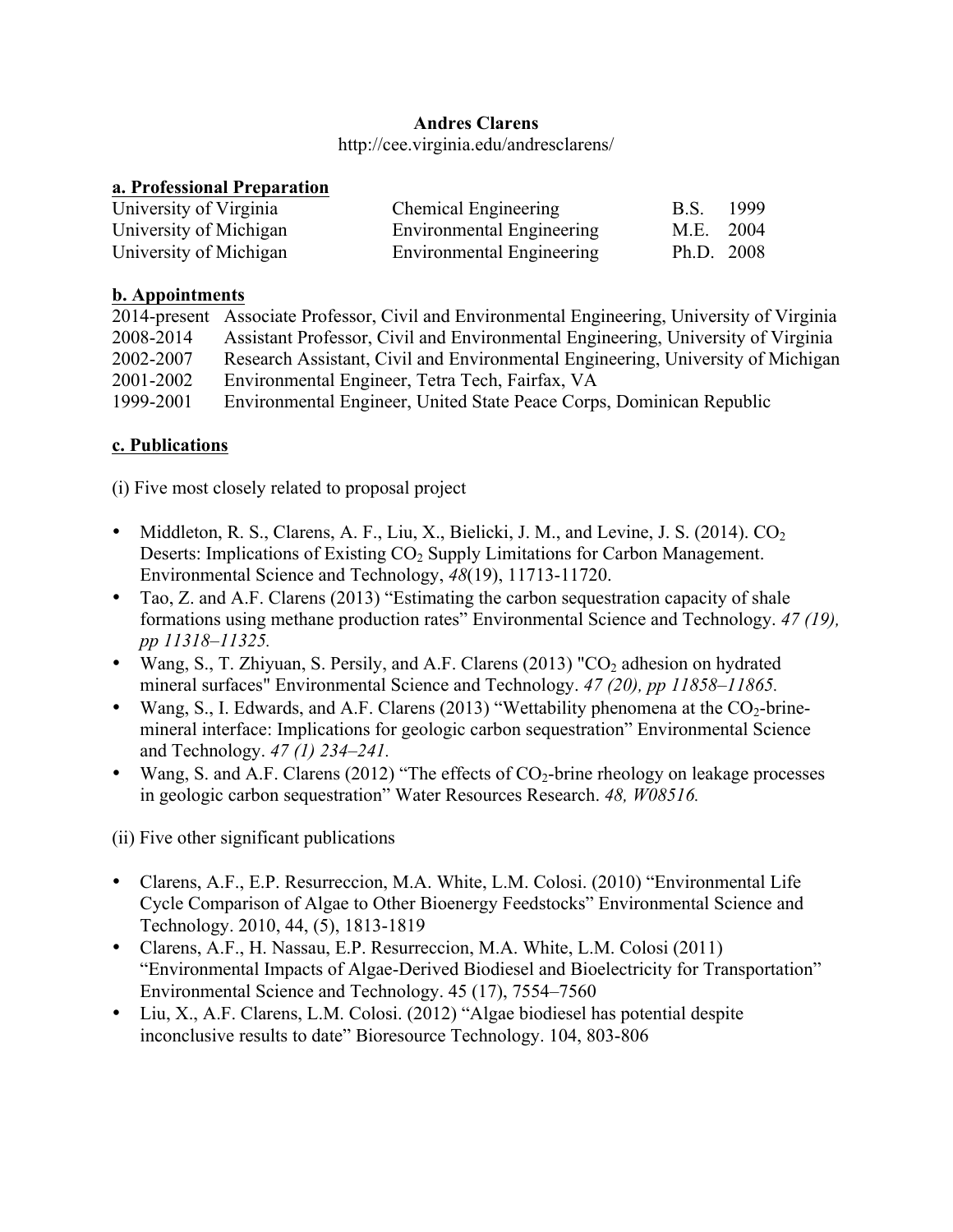- Clarens, A. F., K. F. Hayes, S. J. Skerlos "Feasibility of Metalworking Fluids Delivered in Supercritical Carbon Dioxide." Journal of Manufacturing Processes. 2006, 8(1) 47-53.
- Clarens, A., A. Younan, P.E. Allaire "Feasibility of Gas-Expanded Lubricants for Increased Energy Efficiency in Tilting-Pad Journal Bearings." ASME - Journal of Tribology. July 2010

# **d. Synergistic Activities**

- Carbon dioxide leakage from deep sequestration sites Developing fundamental knowledge in the means by which carbon dioxide rises through deep and shallow aquifers as a means by which to estimate and predict significant leakage pathways for storage of  $CO<sub>2</sub>$  in the deep subsurface.
- Algae-based  $CO<sub>2</sub>$  Sequestration and Bio-based feedstock research Evaluating the use of algae-based bioenergy processes to remediate existing environmental challenges. Life cycle assessment tools are being used to identify leverage points in the algae production process and study specific ways in which to improve the overall environmental profile of the system. A recent focus has been on wastewater streams to remove estrogenic contaminants and take up nutrients.
- GELs: Gas Expanded Lubricants for energy efficiency Working to create entirely new concept for delivering tunable mixtures of lubricants and gas a moderate pressures to rotating machinery as a method to improve energy efficiency and reduce lubricant consumption.
- Faculty Advisor, Engineering Students Without Borders (2009-present) Advised student-led group managing multiple national and international service projects using an annual operating budget of \$25,000. Continuation of work performed during graduate school as founder of local Engineers With-out Borders chapter.
- University Teaching Fellow (2010-11) Selected as one of six junior faculty members University wide to engage in intensive year-long pedagogical training program that included redesign of a course and the creation of novel teaching content and tools.

# **e. Collaborators & Other Affiliations**

## **(i)Collaborators**

| Lisa Colosi      | U. of Virginia | James Rhodes | UC - Davis     |
|------------------|----------------|--------------|----------------|
| Jeffrey Fitts    | Princeton      | Brian Smith  | U. of Virginia |
| James Lambert    | U. of Virginia | Mark White   | U. of Virginia |
| Catherine Peters | Princeton      | Fu Zhao      | Purdue         |

**(ii) Graduate and Postdoctoral Advisors** Kim Hayes, University of Michigan (M.S.E. Advisor); Steven Skerlos, Kim Hayes, Gregory Keoleian, Walter Weber, Jonathan Bulkley, University of Michigan (PhD. Advisors)

# **(iii) Thesis Advisor and Postgraduate-Scholar Sponsor**

 $MS - 0$  (current), 3 (graduated); PhD – 5 (current); 4 (graduated) Current: Brian Weaver (PhD), Bo Liang (PhD), Tao Zhiyuan (PhD), Lyu Xiaotong (PhD), Rodney Wilkins (PhD) Graduated: Shibo Wang (PhD), Eleazer Resureccion (PhD), Alec Gosse (PhD), Xiaowei Liu (PhD)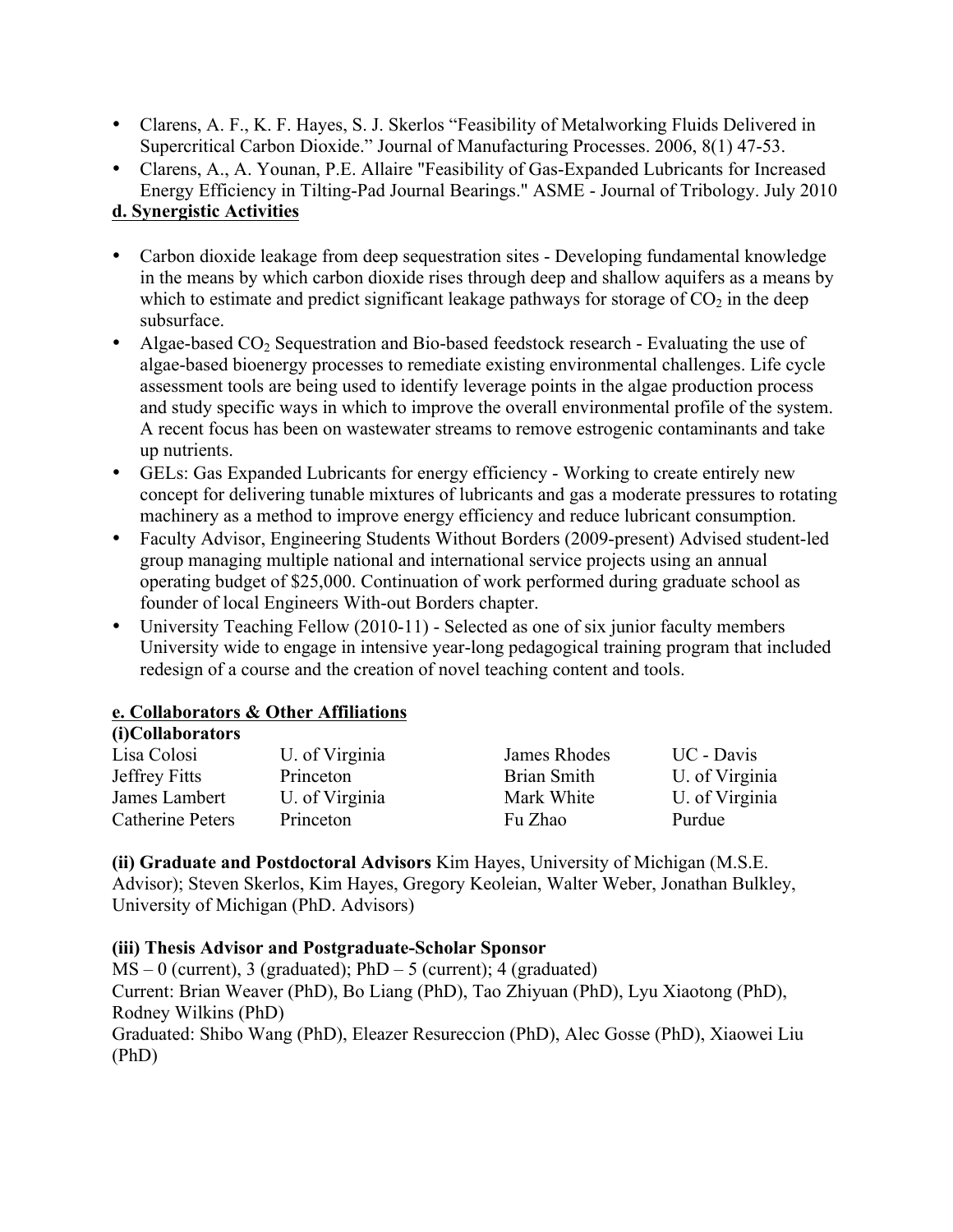## **H. SCOTT MATTHEWS PROFESSOR** DEPARTMENT OF CIVIL AND ENVIRONMENTAL ENGINEERING / DEPARTMENT OF ENGINEERING AND PUBLIC POLICY DIRECTOR OF RESEARCH, GREEN DESIGN INSTITUTE **CARNEGIE MELLON UNIVERSITY** PITTSBURGH, PA 15213-3890 Phone: (412) 268-6218 Fax: (412) 268-7357 E-mail: hsm@cmu.edu

#### PROFESSIONAL PREPARATION

- BS, Computer Engineering and Engineering and Public Policy, Carnegie Mellon, 1992
- MS, Economics; Carnegie Mellon, 1996
- Ph.D., Economics: Carnegie Mellon University, 1999

#### **APPOINTMENTS**

- Aug 2010 Present: Professor, Civil & Environmental Engineering / Engineering & Public Policy
- Aug 2006-2010: Assoc. Professor, Civil & Environmental Engineering / Engineering & Public Policy
- Aug 2002-2006: Asst. Professor, Civil & Environmental Engineering / Engineering & Public Policy
- Jan. 2000-Present: Director of Research, Green Design Institute
- July 2000-July 2002: Research Assistant Professor, Carnegie Mellon University, Pittsburgh, PA
- Jan. 1999-June 2000: Associate Head, Department of Engineering and Public Policy, Carnegie Mellon

## PRODUCTS - MOST RELEVANT

- 1. "Hidden Costs of Energy: Unpriced Consequences of Energy Production and Use", National Research Council, 2009 (member of committee).
- 2. H. Scott Matthews, Chris T. Hendrickson, and Deanna Matthews, Life Cycle Assessment: Quantitative Approaches for Decisions that Matter (Textbook & Educational Resources), lcatextbook.com, 2014.
- 3. Ping Chen, Corinne Scown, H. Scott Matthews, James H. Garrett, Chris T. Hendrickson, "Managing" Critical Infrastructure Interdependence through Economic Input-output Methods", ASCE Journal of Infrastructure Systems, Volume 15, Issue 3, pp. 200-210 (September 2009).
- 4. Chung-Yan Shih, Corinne Scown, H. Scott Matthews, James Garrett, Lucio Soibelman, Keith Dodrill, and Sandy McSurdy, "Data Management for Geospatial Vulnerability Assessment of Interdependencies in US Power Generation", ASCE Journal of Infrastructure Systems, Vol. 15, No. 3, September 2009.
- 5. H. Scott Matthews, Lester Lave, and Heather MacLean, "Life Cycle Impact Analysis: A Challenge for Risk Analysis", Risk Analysis, Vol. 22, No.5, pp. 853-860, 2002.

#### OTHER SIGNIFICANT PRODUCTS

- 1. Rachel Hoesly, Mike Blackhurst, H Scott Matthews, Jeffery F. Miller, Amy Maples, Matthew Pettit, Catherine Izard, Paul Fischbeck, "Historical Carbon Footprinting and Implications for Sustainability Planning: a Case study of the Pittsburgh Region", Environmental Science & Technology, 2012, 46(8), pp 4283-4290, DOI: dx.doi.org/10.1021/es203943q
- 2. Yeganeh Masayekh, Paulina Jaramillo, Constantine Samaras, Chris T. Hendrickson, Michael Blackhurst, Heather Maclean, and H. Scott Matthews, "Potentials for Sustainable Transportation in Cities to Alleviate Climate Change Impacts", Environmental Science & Technology, 2012, 46 (5), pp. 2529-2537, DOI: 10.1021/es203353q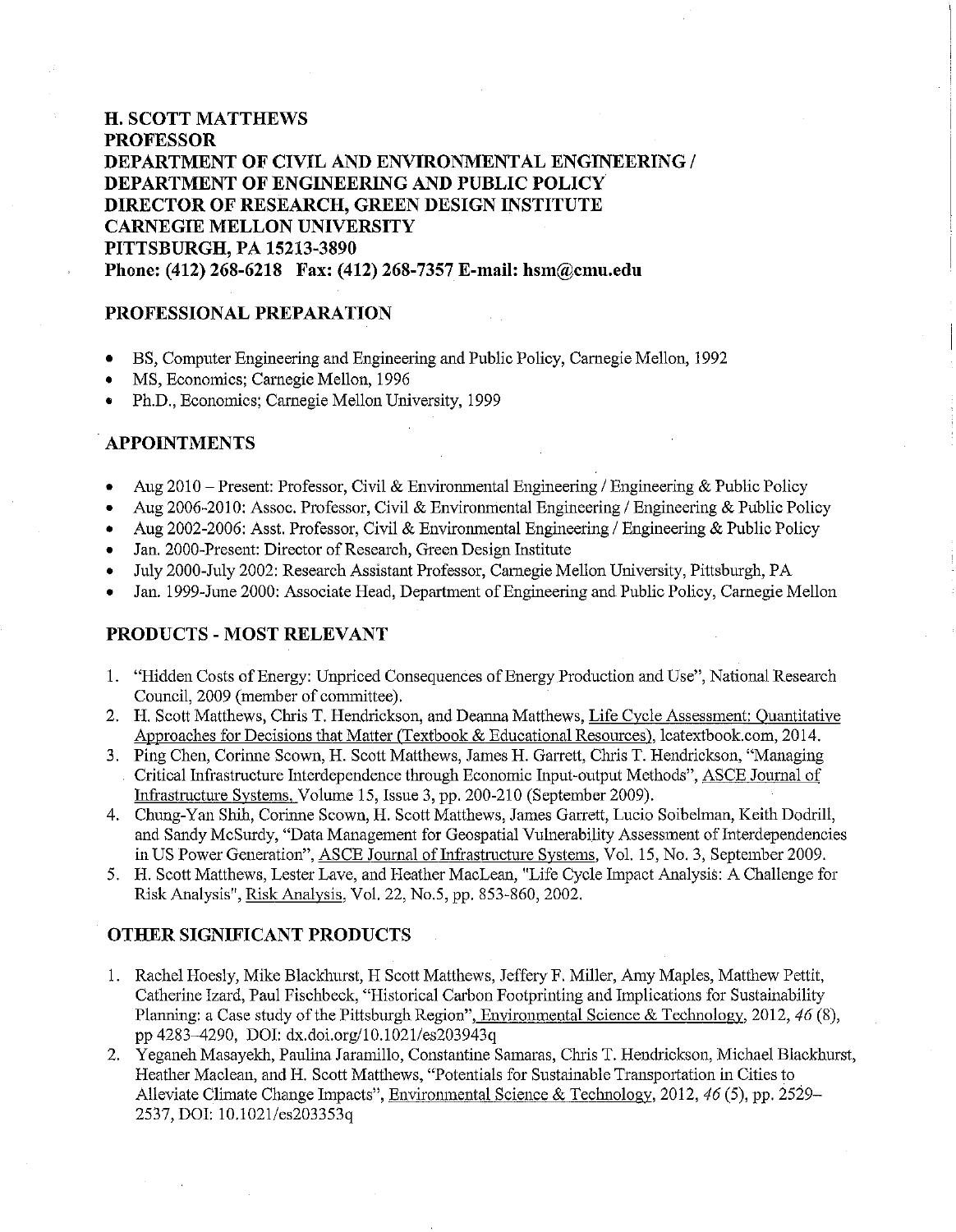- 3. Cliff Davidson, Chris Hendrickson, and H. Scott Matthews, "Sustainable Engineering: A Sequence of Courses at Carnegie Mellon", International Journal of Engineering Education, Vol. 23, No. 2, pp. 287-293, 2007.
- 4. Chris T. Hendrickson, Gyorgyi Cicas, and H. S. Matthews, "Transportation Sector and Supply Chain Performance and Sustainability", Transportation Research Record No. 1983, 2006.
- 5. Jon Koomey, H. Scott Matthews and Eric Williams, "Smart Everything: Will Intelligent Systems Reduce Resource Use?", Annual Reviews of Energy and the Environment, Vol. 38, pp. 311-343, 2013, DOI: 10.1146/annurev-environ-021512-110549

#### **SYNERGISTIC ACTIVITIES**

- Development of Economic Input-Output Life Cycle Assessment (EIO-LCA) Dataset and Internet Model, http://www.eiolca.net/, 1999-present.
- Development of Green Design Educational Modules, 1998-present (http://gdi.ce.cmu.edu)  $\bullet$
- Center for Sustainable Engineering Head of Educational Module Submission and Dissemination ò
- IEEE Technical Committee on Sustainable Systems and Technology (formerly TC Electronics and the Environment), Committee Chair (present), Finance Chair (2001-2011), Conference Chair (2004, 2009), Program Chair (2006).
- Journal of Industrial Ecology Associate Editor

#### **COLLABORATORS & OTHER AFFILIATIONS (at Carnegie Mellon unless noted)**

Burcu Akinci, Brad Allenby (ASU), Rob Anex (Wisconsin), Ines Azevedo, Mario Berges, Melissa Bilec (U. Pittsburgh), Michael Blackhurst (UT-Austin), Lori Bruhwiler (NOAA), David Dzombak, Paul Fischbeck, James Garrett, W. Michael Griffin, Mohd Hassan (Malaysian Goyt), Troy Hawkins (Enviance), Chris Hendrickson, Arpad Horvath (Berkeley), Paulina Jaramillo, Vikas Khanna (Pitt), Jon Koomey (Stanford), Matt Kocoloski (TVA), Amy Landis (ASU), Lester Lave, Reid Lifset (Yale), Joe Marriott (NETL), Deanna Matthews, Heather MacLean (Univ. of Toronto), Aweewan Mangmeechai (Thailand), Jennifer Mankoff, Eric Masanet (Northwestern), Yeganeh Mashayekh (Penn), Francis McMichael, Jeremy Michalek, Kim Mullins (Minnesota), Rachael Nealer (UCS), Stefan Schwietzke (NOAA), Lucio Soibelman, Mili-Ann Tamayao (U of Philippines), Aranya Venkatesh (ExxonMobil), Radisav Vidic (Pitt), Heather Wakeley Healey (TRC Inc.), Eric Williams (RIT)

**GRADUATE/THESIS ADVISORS:** Dennis Epple, Chris Hendrickson, Lester Lave (Chair), all CMU.

THESIS ADVISEES (all CMU unless noted): Aweewan Mangmeechai (PhD 2009), Chung Yan Shih (PhD 2009), YuShan Anny Huang (PhD 2009), Matt Kocoloski (PhD 2010)\*, Mario Berges (PhD 2010), Chris Costello (PhD 2010), Michael Bigrigg (PhD 2011), Michael Blackhurst (PhD 2011)\*, Sharon Wagner (PhD 2011), John Matsumura (PhD 2012), Ranjani Theregowda (PhD 2012), Mohd Nohr Azman Hassan (PhD 2012), Brinda Thomas (PhD 2012), Marco Vincenzi (PhD 2012), Aranya Venkatesh (PhD 2012), Kim Mullins (PhD 2012)\*, Amy Nagengast (PhD 2012)\*, Catherine Izard (PhD 2013), Enes Hosgor (PhD 2013), Yeganeh Mashayekh (PhD 2013), Derrick Carlson (MS 2009, PhD 2013), Stefan Schwietzke (PhD 2013). Total Graduated Students: 40. Asterisks note students also supervised as post-docs. Total post-docs: 9.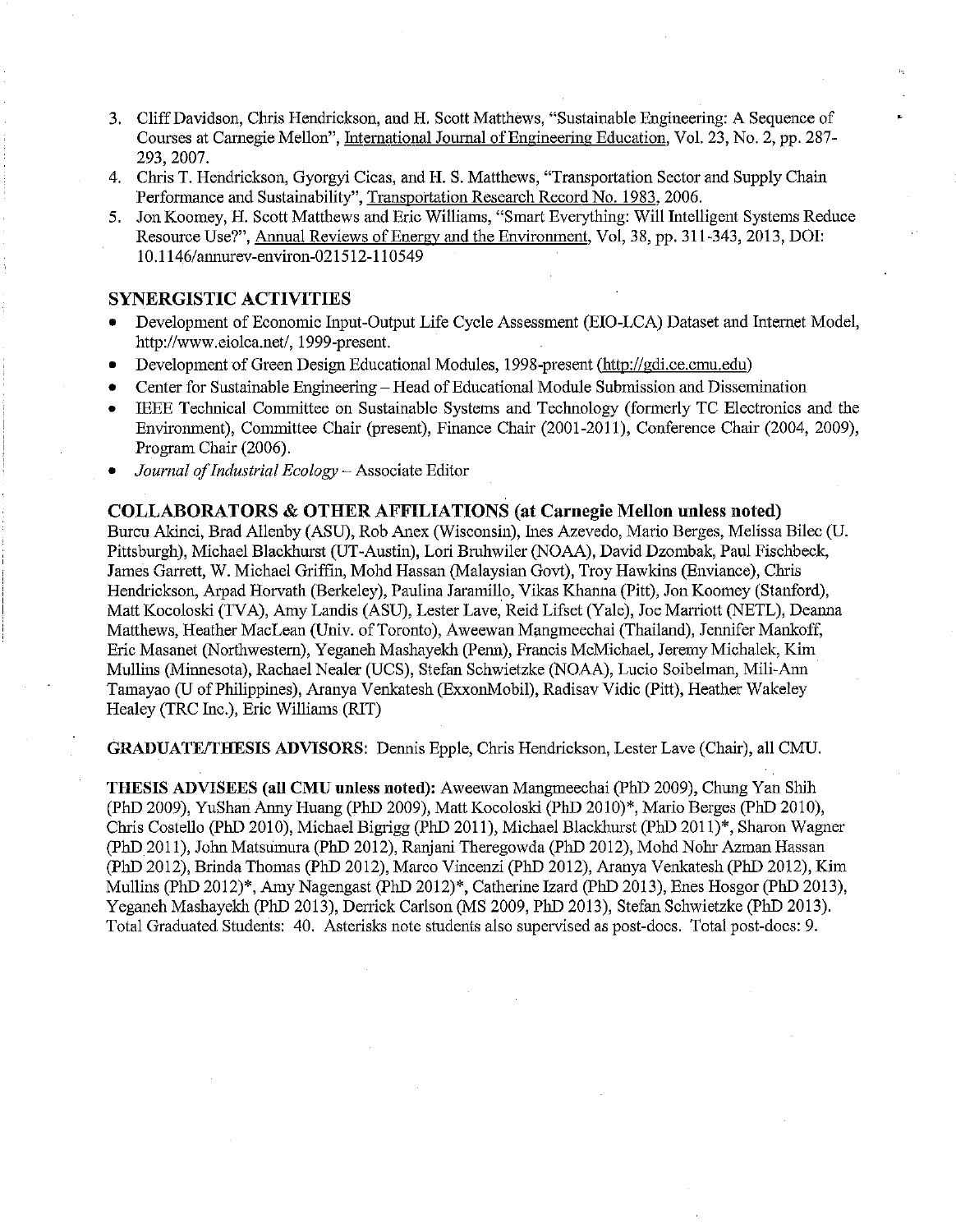#### **Bruce A. McCarl**

University Distinguished Professor and Regents Professor Department of Agricultural Economics Texas A&M University

#### **Professional Preparation**

| University of Colorado        | <b>Business Statistics</b> | B.S., 1970  |
|-------------------------------|----------------------------|-------------|
| Pennsylvania State University | <b>Management Science</b>  | Ph.D., 1973 |

#### **Appointments**

| 2008-present | University Distinguished Professor, Texas A&M University      |
|--------------|---------------------------------------------------------------|
| 2002-present | Regents Professor, Texas A&M University                       |
| 1985-present | Professor, Agricultural Economics, Texas A&M University       |
| 1982-1985    | Professor, Agric. and Resource Econ., Oregon State Univ.      |
| 1980         | Visiting Professor, Agric. and Res. Econ., Oregon State Univ. |
| 1979-1982    | Associate Professor, Agricultural Economics, Purdue Univ.     |
| 1973-1978    | Assistant Professor, Agricultural Economics, Purdue Univ.     |

#### **Publications (Selected from 250+ journal articles)**

- Chambwera, M., G. Heal, C. Dubeux, S. Hallegatte, L. Leclerc, A. Markandya, B.A. McCarl, R. Mechler, and J. Neumann, "Economics of Adaptation", *IPCC WG II Contribution to The Fifth Assessment Report, Climate Change 2013: Impacts, Adaptation and Vulnerability*, Forthcoming Cambridge University Press, 2014.
- Attavanich, W., B.S. Rashford, R.M. Adams, and B.A. McCarl, "Land Use, Climate Change and Ecosystem Services", *Oxford Handbook of Land Economics*, edited by Joshua M. Duke and JunJie Wu, forthcoming, 2014.
- Attavanich, W., B.A. McCarl, Z. Ahmedov, S.W. Fuller, and D.V. Vedenov, "Climate Change and Infrastructure: Effects of Climate Change on U.S. Grain Transport", *Nature Climate Change*, on line at doi:10. 1038/nclimate1892, 3, 638-643, 2013.
- McCarl, B.A., X. Villavicencio, X.M. Wu, and W.E. Huffman, "Climate Change Influences on Agricultural Research Productivity", *Climatic Change*, 2013.
- Aisabokhae, R.A., B.A. McCarl, and Y.W. Zhang, "Agricultural Adaptation: Needs, Findings and Effects", Handbook on Climate Change and Agriculture, Edited by Robert Mendelsohn and Ariel Dinar, Published by Edward Elgar, Northampton, MA, pp 327-341, 2011

#### **Publications (Other)**

- Zhang, Y.W., A.D. Hagerman, and B.A. McCarl, "How climate factors influence the spatial distribution of Texas cattle breeds", *Climatic Change*, Volume 118, Issue 2, 183-195, 2013.
- Joyce, L.A., D.D. Briske, J.R. Brown, H.W. Polley, B.A. McCarl, and D.W. Bailey, "Climate Change and North American Rangelands: Assessment of Mitigation and Adaptation Strategies", *Rangeland Ecology & Management*, 66, 512-528, 2013.
- McCarl, B.A., "Some Thoughts on Climate Change as an Agricultural Economic Issue", *Journal of Agricultural and Applied Economics*, vol 44 no 5, 299-305, 2012.